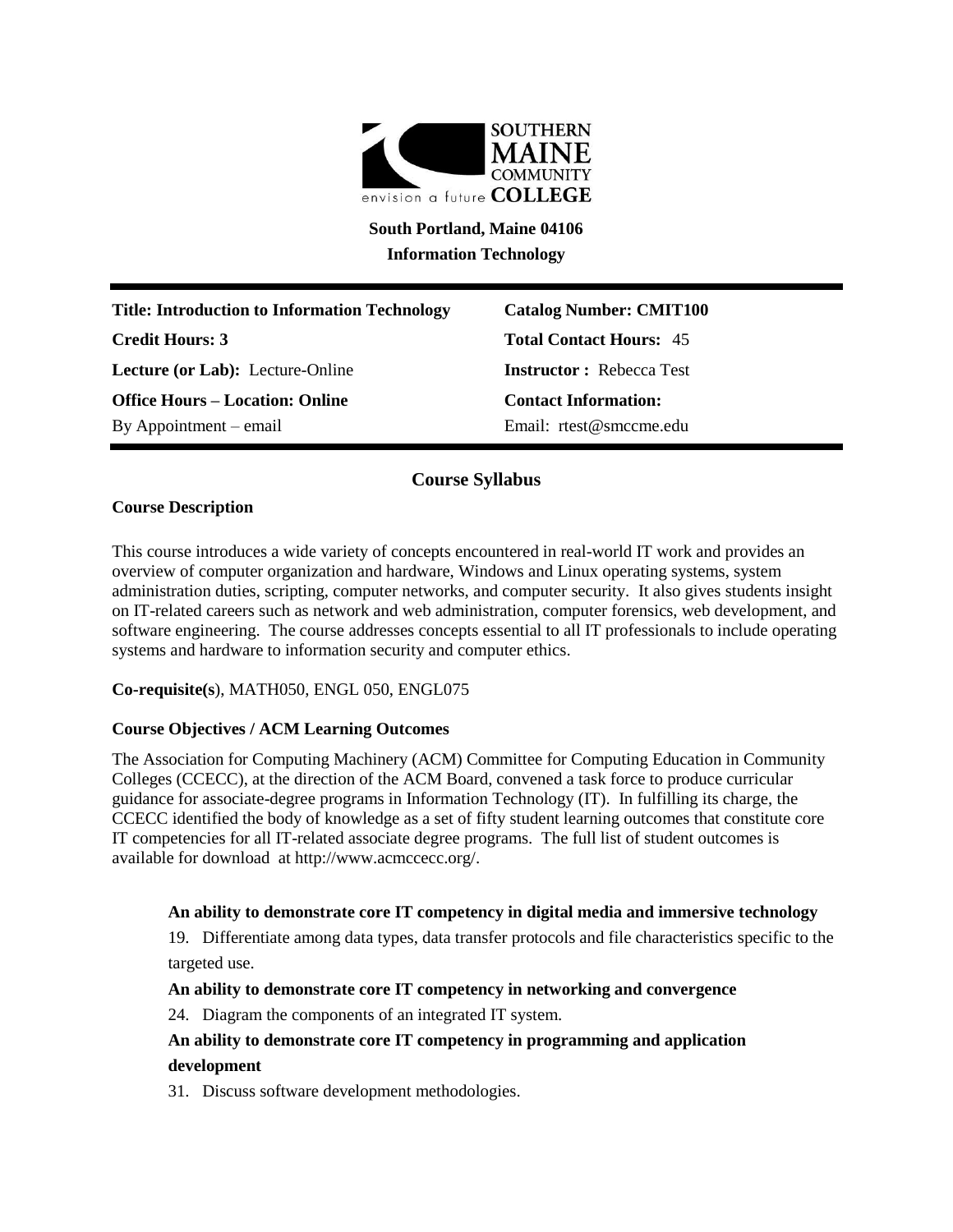## 32. Summarize the differences among various programming languages.

# **An ability to read and interpret technical information, as well as listen effectively to, communicate orally with, and write clearly for a wide range of audiences**

43. Describe the attitudes, knowledge and abilities associated with quality customer service.

44. Produce technical documentation responsive to an identified computing scenario.

# **An ability to engage in continuous learning as well as research and assess new ideas and information to provide the capabilities for lifelong learning**

46. Discuss significant trends and emerging technologies and their impact on our global society.

### **An ability to exhibit professional, legal, and ethical behavior**

48. Summarize the tenets of ethics and professional behavior promoted by international computing societies.

### **An ability to demonstrate business awareness and workplace effectiveness**

50. Summarize the role of IT in supporting the mission and goals of an organization.

After successfully completing the course, the student will be able to:

- 1. Describe and differentiate between types of IT careers
- 2. Describe the skill sets required to succeed in IT
- 3. Identify the components of a computer and their roles
- 4. Illustrate the use of binary in a computer with a focus on IP addresses.
- 5. Describe the roles of the operating system
- 6. Describe the elements of the file system from both the logical and physical perspective
- 7. Describe the role of the user account and the group
- 8. Discuss password management
- 9. Discuss the changes in society since the 1950s with respect to computer usage and computer users.
- 10. Describe how operating systems have evolved
- 11. Discuss the role of the service in support of operating systems
- 12. Differentiate between types of network media
- 13. Compare network topologies and classifications
- 14. Present a brief history of the Internet
- 15. Discuss types of software and software classification
- 16. Describe the differences between high-level language and low-level programming
- 17. Discuss various forms and value of information
- 18. Discuss ethical conduct in IT fields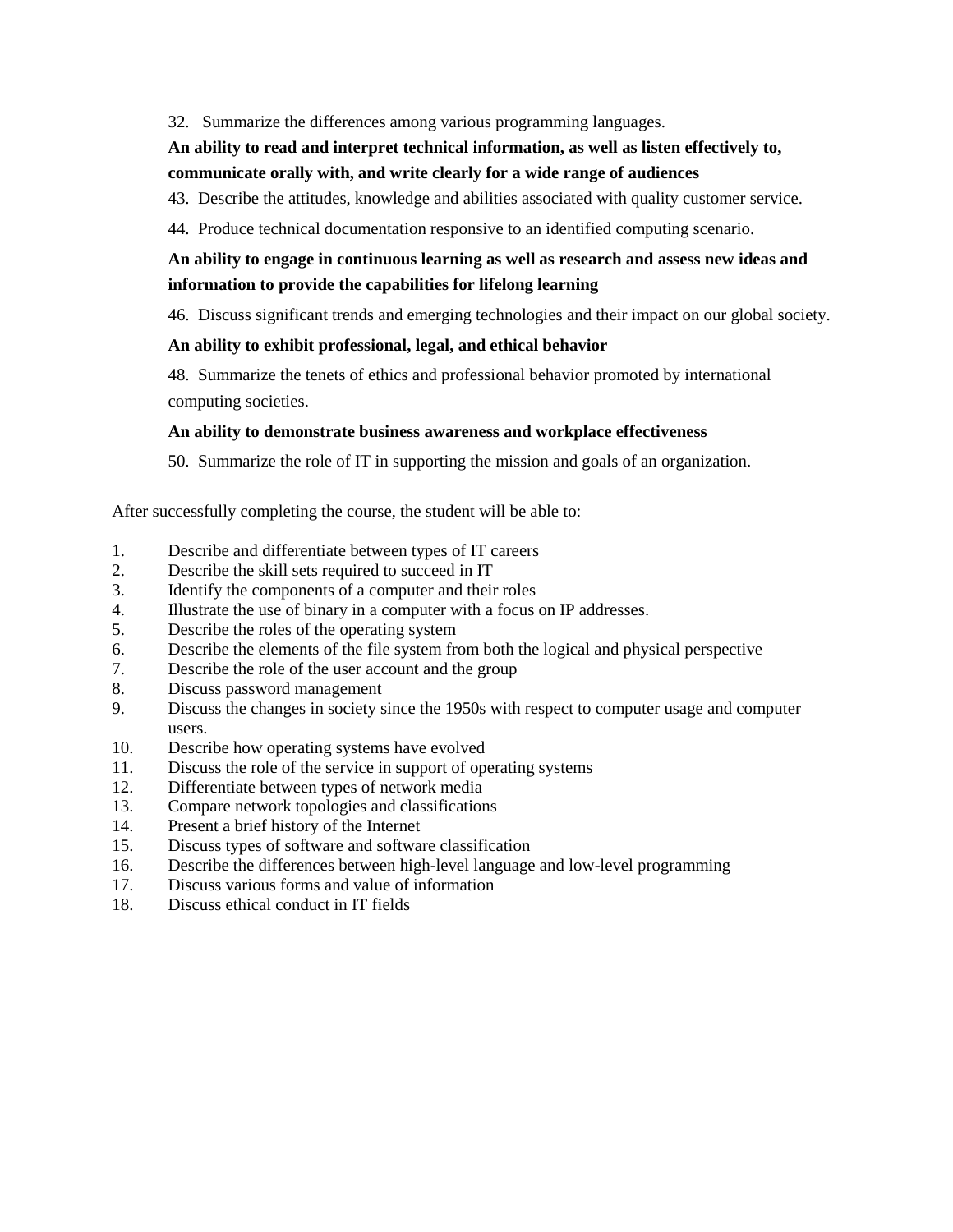### **Student Evaluation and Grading**

|              | $93 - 100$ | $C+$ | $77 - 79$ |
|--------------|------------|------|-----------|
| $A-$         | $90 - 92$  | C    | $73 - 76$ |
| $B+$         | $87 - 89$  | $C-$ | $70 - 72$ |
| $\mathbf{B}$ | $83 - 86$  | $D+$ | $67 - 69$ |
|              | $80 - 82$  | D    | $63 - 66$ |
|              |            | F    | $0 - 62$  |

| <b>Measure</b>      | % of total | <b>Basis</b>    |
|---------------------|------------|-----------------|
| <b>Chapter Labs</b> | 25         | Participation   |
| <b>Chapter Quiz</b> | 40         | Percent Correct |
| Project             | 15         | Rubric          |
| Final exam          | 20.        | Percent Correct |
|                     |            |                 |

### **Text, Tools and / or Supplies**

#### **Required Text:**

Required - Information Technology: An Introduction for Today's Digital World. Richard Fox / CRC Press. ISBN 978-1-4665-6828-0

#### **Supplemental Materials:**

White Papers and Hand-outs provided by instructor It would benefit the student if they had Internet access for class communication purposes.

## **Attendance Policy**

Attendance in an online course is defined as completing weekly graded work such as a test, discussion board, or assignment. Weekly regular attendance is expected of all students. If you do not complete weekly work, then you have not attended class for that week. If you miss more than 2 weeks of class work, you will be dropped from the course with an AF.

#### **Expectations:**

Students are expected to engage in all discussion board/assignments. Readings/tasks should be done each week as assigned. Late work will receive a 20 percent penalty each day it is turned in beyond the due date. This also includes assignments should be turned in at a specific time. Please email me if you have any problems finishing the course work on time or if you need help. Tutors are also available. If you have difficulty with your password or accessing the SMCC network, you need to contact Matthew Allaire. His email is [mallaire@smccme.edu.](mailto:mallaire@smccme.edu) Note that if you wait until the end of the week to request assistance, late work will not be excused. You should let your instructor know if you are having problems by Wednesday of each week. Please start your assignments early. All assignments and correspondence should be done with your SMCC account.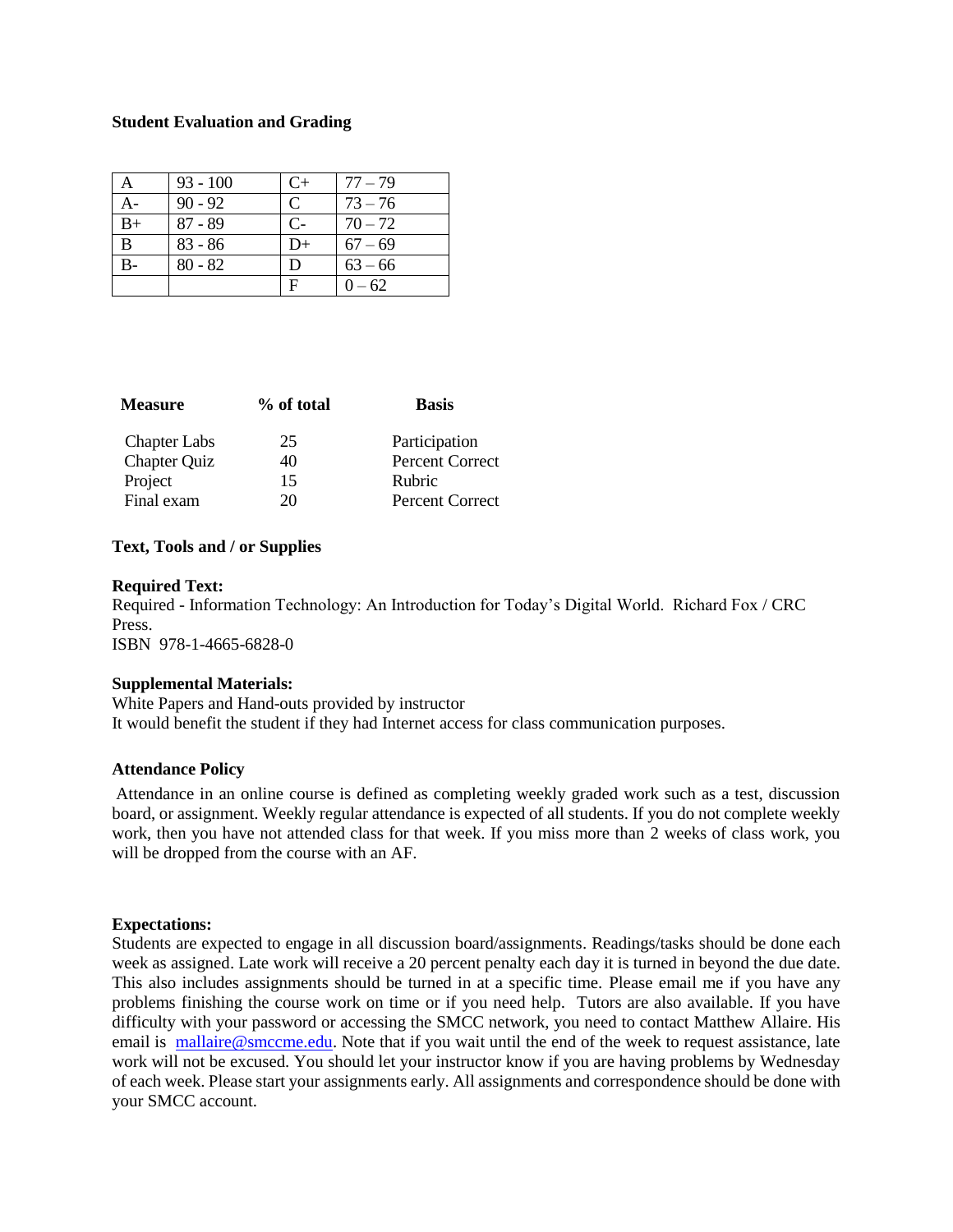## **Topical Outline of Instruction**

The following schedule of lecture topics and reading/homework assignments is preliminary and **may be changed as the semester progresses depending on availability of the VMware infrastructure**. Please review the assignments on Blackboard weekly. Students are expected to have read the listed material before it is covered in class.

| Week           | <b>Lecture Topics</b>                               | <b>Readings</b>                                                                                  |
|----------------|-----------------------------------------------------|--------------------------------------------------------------------------------------------------|
| $\mathbf{1}$   | Introduction to Information<br>Technology           | Lecture - Chapter 1<br>Read - Chapter 1<br>Read - Chapter 7                                      |
|                |                                                     | Homework: Review Questions<br>$5,7,8,11,12$ Pages $18-19$<br><b>Online Google Form Questions</b> |
| $\overline{2}$ | <b>History of Computers</b>                         | Lecture - Chapter 7<br>Read - Chapter 2                                                          |
|                |                                                     | Homework: Review Questions<br>4, 7, 8, 10, 15 Page 212                                           |
| 3              | Computer Organization and<br>Hardware               | Lecture - Chapter 2<br>Read – Chapter 3                                                          |
|                |                                                     | LAB - Computer Hardware<br>Online Google Form Questions.                                         |
|                |                                                     | Homework: Study for Quiz 1                                                                       |
| $\overline{4}$ | <b>Binary Numbering System</b>                      | Quiz Chap 1, 7, and 2<br>Lecture - Chapter 3                                                     |
|                |                                                     | Read – Chapter 4                                                                                 |
|                |                                                     | Homework: Review Questions<br>1, 2, 3, 4, 5, 12 Pages 89 -90                                     |
| 5              | Introduction to Operating<br><b>System Concepts</b> | Lecture - Chapter 4<br>Read – Chapter 8                                                          |
|                |                                                     | LAB - Install Windows<br>LAB - Install Linux                                                     |

# **Course Outline**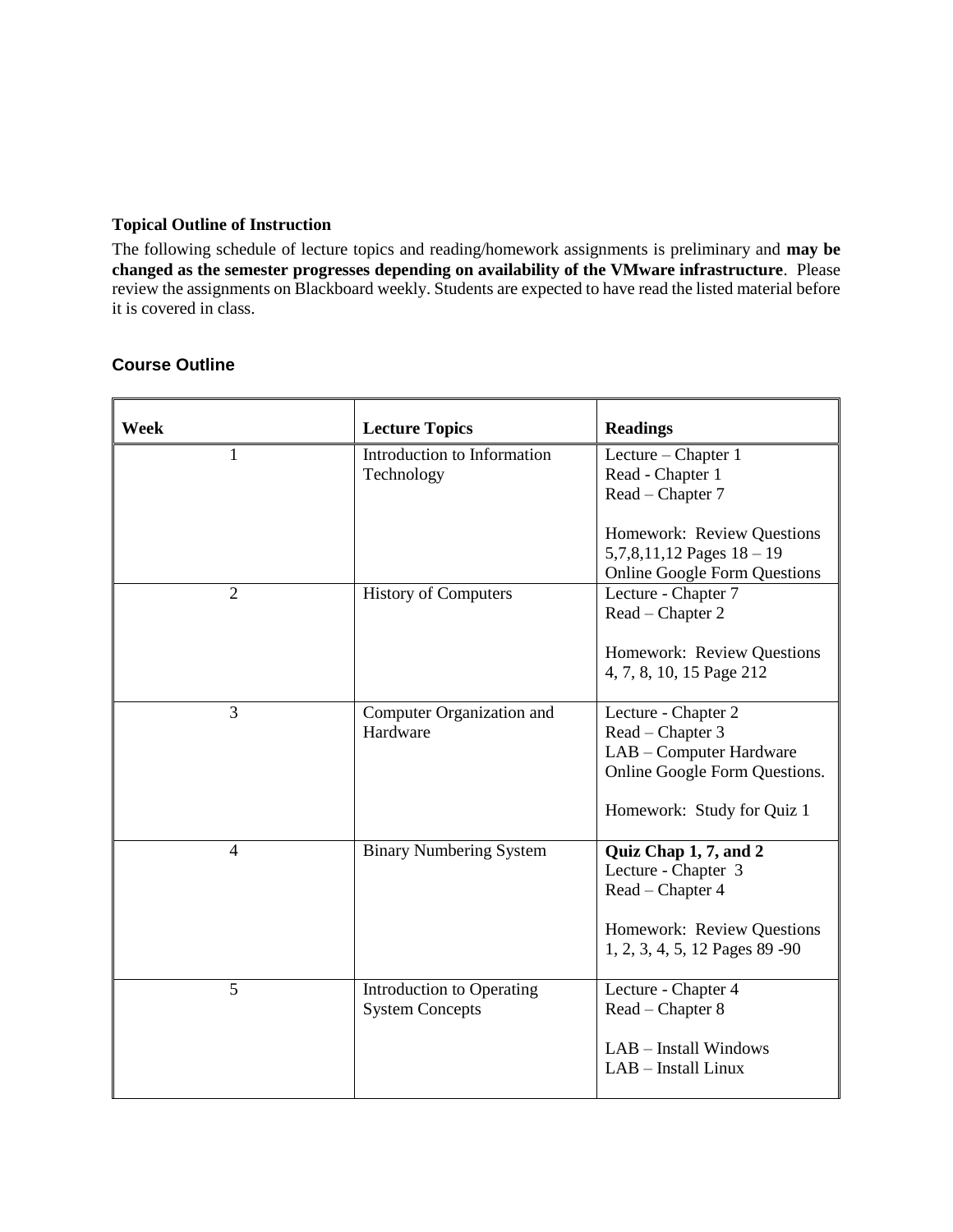|                |                                                 | Homework: Review Questions<br>4, 11, 14, 33, 35 Pages 121-123                                    |
|----------------|-------------------------------------------------|--------------------------------------------------------------------------------------------------|
| 6              | <b>Operating System History</b>                 | Lecture - Chapter 8<br>Read – Chapter 5                                                          |
|                |                                                 | LAB - Finish Linux Install<br>LAB – Compare Windows<br><b>Tools</b>                              |
|                |                                                 | Homework: Review Questions<br>2, 3, 5 Pages 230-231                                              |
| $\overline{7}$ | Files, Directories, and the File<br>System      | Quiz Chap 3, 4, and 8<br>Lecture - Chapter 5<br>Read - Chapter 6                                 |
|                |                                                 | LAB – Linux File System<br>LAB - Windows File System                                             |
|                |                                                 | Homework: Review Questions<br>16, 17, 18, 19 Pages $153 - 154$                                   |
| 8              | Users, Groups, and Permissions                  | Lecture - Chapter 6<br>Read – Chapter 11                                                         |
|                |                                                 | LAB - Linux Users<br>LAB - Windows Users<br>LAB - Windows Permissions                            |
|                |                                                 | Homework: Review Questions<br>1, 2, 3, 6 Page 179                                                |
| 9              | Processes and Services                          | Lecture - Chapter 11<br>Read - Chapter 12                                                        |
|                |                                                 | LAB - Managing Processes<br>LAB - Task Scheduler<br>LAB - Windows Services<br>LAB - Event Viewer |
|                |                                                 | Homework: Review Questions<br>11, 12, 17 Page 332 - 333                                          |
| 10             | Networks, Network Software,<br>and the Internet | Quiz Chap 5, 6, and 11<br>Lecture - Chapter 12<br>Read – Chapter 13<br>$LAB - IP$ Address        |
|                |                                                 | LAB - Wayback Machine                                                                            |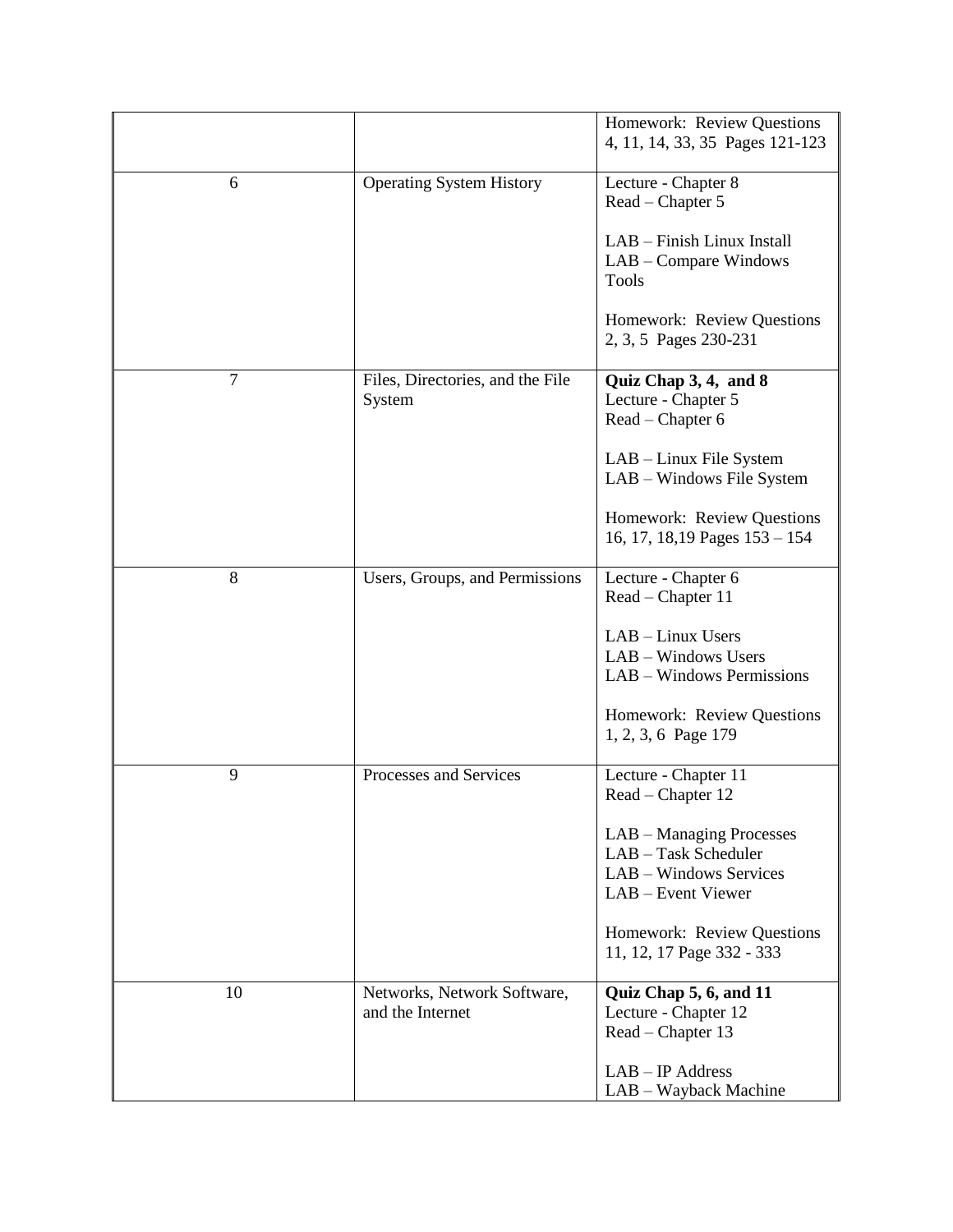|    |                                                 | Homework: Review Questions<br>$1 - 7, 9, 29 - 31$ Pages 373-374       |
|----|-------------------------------------------------|-----------------------------------------------------------------------|
| 11 | Software                                        | Lecture - Chapter 13<br>Read – Chapter 14                             |
|    |                                                 | LAB – Software Installation<br>Demonstration - Apache                 |
|    |                                                 | Homework: Review Questions<br>1-6, 10, 11, 18 Pages 399-400           |
| 12 | Programming                                     | Lecture - Chapter 14<br>Read – Chapter 15                             |
|    |                                                 | LAB - Shell Script                                                    |
|    |                                                 | Homework: Review Questions<br>1, 2, 3 Page 436                        |
| 13 | Information                                     | Quiz Chap 12, 13, and 14<br>Lecture - Chapter 15<br>Read – Chapter 16 |
|    |                                                 | LAB - MS Access<br>LAB - Certificates<br>Pick Your Project            |
|    |                                                 | Homework: Review Questions<br>8, 9, 10, 12, 21 Pages 475-476          |
| 14 | Careers in Information<br>Technology            | Lecture - Chapter 16                                                  |
|    |                                                 | $LAB - Project$                                                       |
|    |                                                 | Homework: Review Questions<br>2, 13, 14, 16, 18, 19 Page 501          |
| 15 | <b>Open Discussion / Final</b><br><b>Review</b> | <b>Final Review</b>                                                   |
| 16 | Final                                           | Chapters $1 - 8$ , $11 - 16$                                          |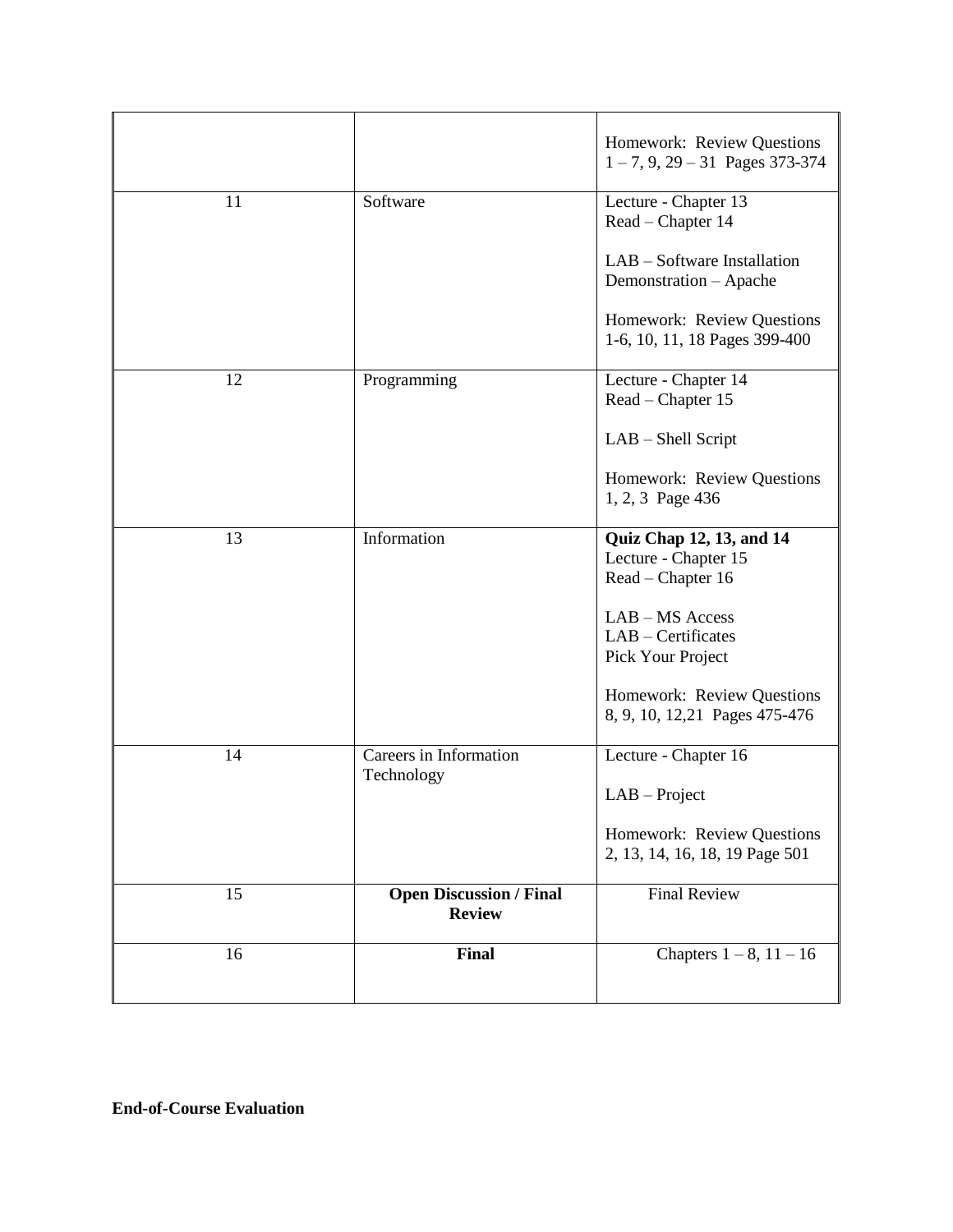Students complete evaluations for each course attended at SMCC. Evaluations are submitted online and can be accessed through the student portal. Students can access the course evaluations beginning one week before the end of classes. The deadline for submission of evaluations occurs Monday at 5 PM following the last day of the class. You will receive an email to your student email account when course evaluations are available.

#### **ADA Syllabus Statement**

Southern Maine Community College is an equal opportunity/affirmative action institution and employer. For more information, please call 207-741-5798. If you have a disabling condition and wish to request accommodations in order to have reasonable access to the programs and services offered by SMCC, you must register with the Disability Services Coordinator, Sandra Lynham, who can be reached at 741-5923. Further information about services for students with disabilities and the accommodation process is available upon request at this number. Course policies about online testing are modified to suit each individual's accommodations.

## **SMCC Pay-for-Print Policy**

Per Page Costs

Each semester students receive a \$20 printing credit. The balance resets at the end of the semester and any remaining credits are removed. The cost varies depending upon page size and whether printing is done in black and white or color.

a. There is a \$0.10 per page fee for standard 8.5" by 11" black and white documents.

b. The reverse sides of duplex (double-sided) documents are free.

c. There is a \$.50 per page fee for standard 8.5" by 11" color documents.

d. There is a \$.20 per page fee for 8.5" by 14" (legal) or 11" by 17" (tabloid) black and white documents.

e. There is a \$1.00 per page fee for 8.5" by 14" (legal) or 11" by 17" (tabloid) color documents. Duplex charges (printing on both sides of a page) work in the following fashion: One page is \$0.10, two pages are \$0.10, three pages are \$0.20, and four pages are \$0.20, etc. The flipsides are free, but another sheet of paper is \$0.10. Please be aware that a document with any color at all (when printed to a color printer) will by default be printed in color. You are responsible for setting the print job to print black and white if you do not need color. For directions, please go to the IT Help tab in My SMCC. How does it work?

The College's pay-for-print system monitors printing on all printers (including those in general access labs, library printers, the Academic Achievement Center, Noisy Lounge and technology labs). Students can check the number of pages they have printed by using the Printing Balance tool available on SMCC computers (located in the lower right corner of the screen, near the clock). Departments with work study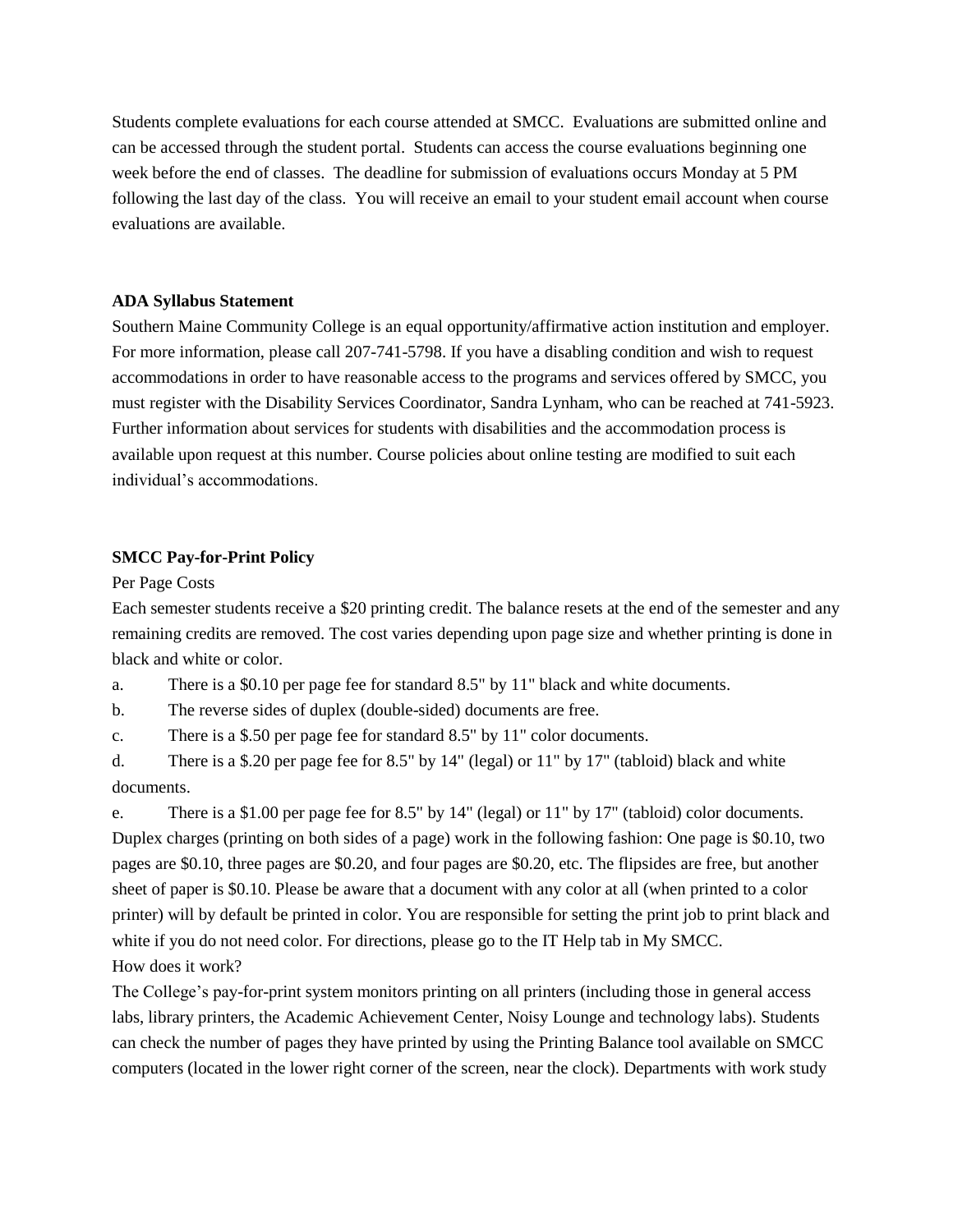students who need to print documents for the department should contact the Help Desk at 741-5696 to have a special account set up.

## Refunds

Print jobs are eligible for a refund in the event of mechanical or electronic error on the part of the printer, print server, or software used to submit the job. Jobs are not eligible for a refund in cases where the job was not set up correctly, was submitted multiple times, or the student is not satisfied with the result. To request a refund, please bring the offending print to the IT Department in the basement of the Ross Technology Center. Refunds will be granted in the form of a credit to the student's account. Why is SMCC charging for printing?

The pay-for-print system is an effort to control escalating printing costs. Charging for printing helps offset the increasing cost of supplies and encourages students to conserve resources. To find ways to reduce your printing charges, please go to the IT Help tab on My SMCC. If you have questions about the payfor-printing policy or your printing charges, please contact the Help Desk at 741-5696 or send an email to helpdesk@smccme.edu.

Be sure to log OUT of the system when you've finished your printing, to prevent unauthorized access to your account.

## **Add-Drop Policy**

Students who drop a course during the one-week "add/drop" period in the fall and spring semesters and the first three days of summer sessions receive a 100% refund of the tuition and associated fees for that course. Please note any course that meets for less than the traditional semester length, i.e., 15 weeks, has a pro-rated add/drop period. There is no refund for non-attendance.

# **Withdrawal Policy**

A student may withdraw from a course only during the semester in which s/he is registered for that course. The withdrawal period is the second through twelfth week of the fall and spring semesters and the second through ninth week of twelve-week summer courses. This period is pro-rated for shorter-length courses. To withdraw from a course, a student must complete and submit the appropriate course withdrawal form, available at the Enrollment Service Center (no phone calls, please). The designation "W" will appear on the transcript after a student has officially withdrawn. A course withdrawal is an uncompleted course and may adversely affect financial aid eligibility. Failure to attend or ceasing to attend class does not constitute withdrawal from the course. There is no refund associated with a withdrawal.

## **Plagiarism Statement**

Adherence to ethical academic standards is obligatory. Cheating is a serious offense, whether it consists of taking credit for work done by another person or doing work for which another person will receive credit. Taking and using the ideas or writings of another person without clearly and fully crediting the